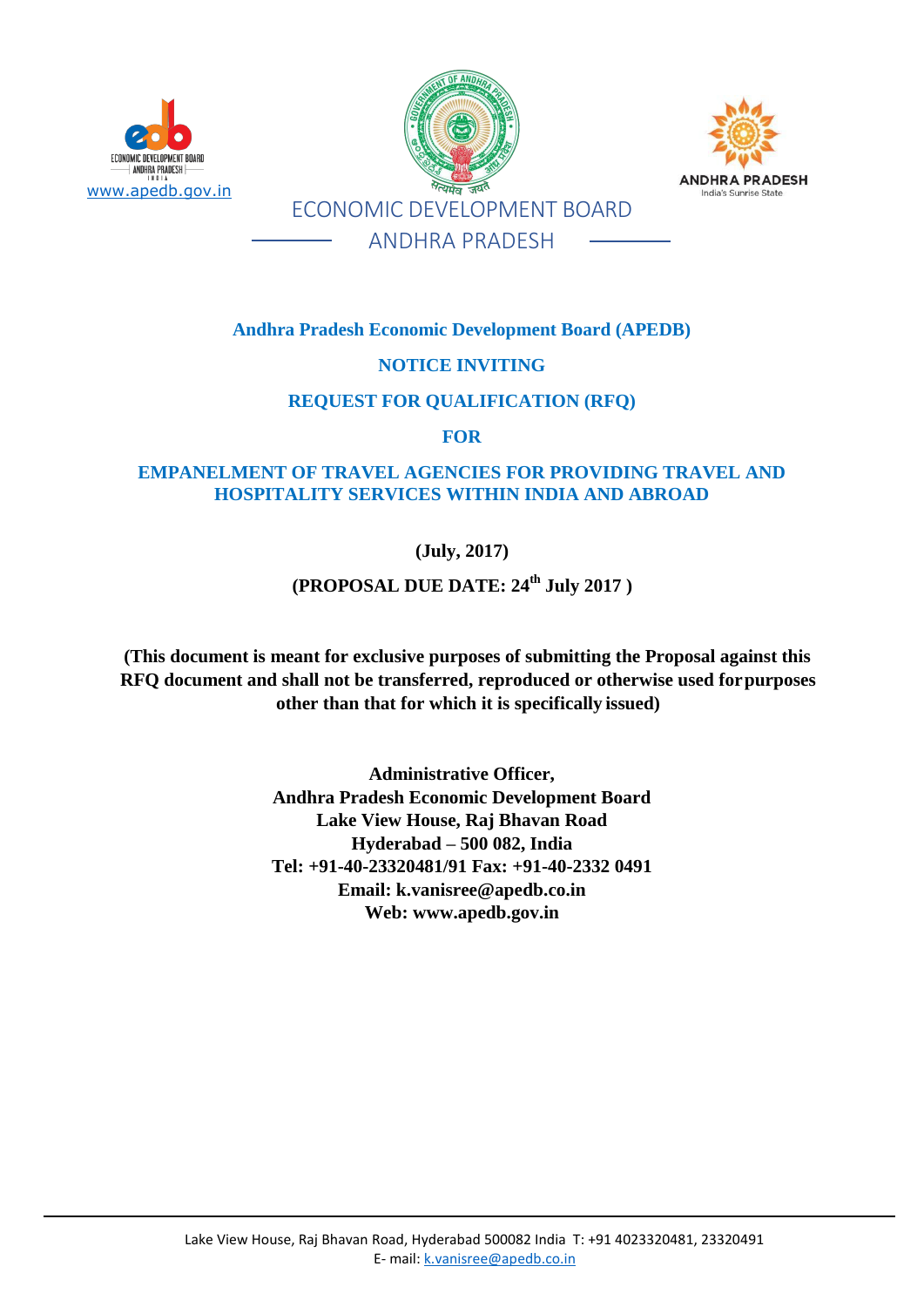





ECONOMIC DEVELOPMENT BOARD ANDHRA PRADESH

# ANDHRA PRADESH



**Andhra Pradesh Economic Development Board**

(Under the control of General Administration Dept., GoAP) Lake View House, Raj Bhavan Road, Hyderabad – 500 082, India

**NOTICE INVITING Empanelment of consultants for preparing Due Diligence Reports (DDR)**

# **Notice No.APEDB/Empanelment for DDR/002-2017/05072017**

Andhra Pradesh Economic Development Board (APEDB) invites proposals for empanelment of consultants for preparing due diligence reports (DDR).All other details will be uploaded to the website of APEDB. Download RFQ from : [www.apedb.gov.in.](http://www.apedb.gov.in/) Submission Deadline:  $24<sup>th</sup>$  July, 2017

**NOTICE INVITING Empanelment of Travel Agencies** 

# **Notice No.APEDB/Empanelment for Travel Agencies/003-2017/05072017**

Andhra Pradesh Economic Development Board (APEDB) invites proposals for empanelment of travel agencies.All other details will be uploaded to the website of APEDB. Download RFQ from : [www.apedb.gov.in.](http://www.apedb.gov.in/)

Submission Deadline: 24<sup>th</sup> July, 2017

Sd/-

Administrative Officer

**[For](http://for/) any queries please send [e-mail to:k.vanisree@apedb.co.in or](mailto:k.vanisree@apedb.co.inor) contact Mrs. K.Vanisree, AO, APEDB on** +91 4023220481/91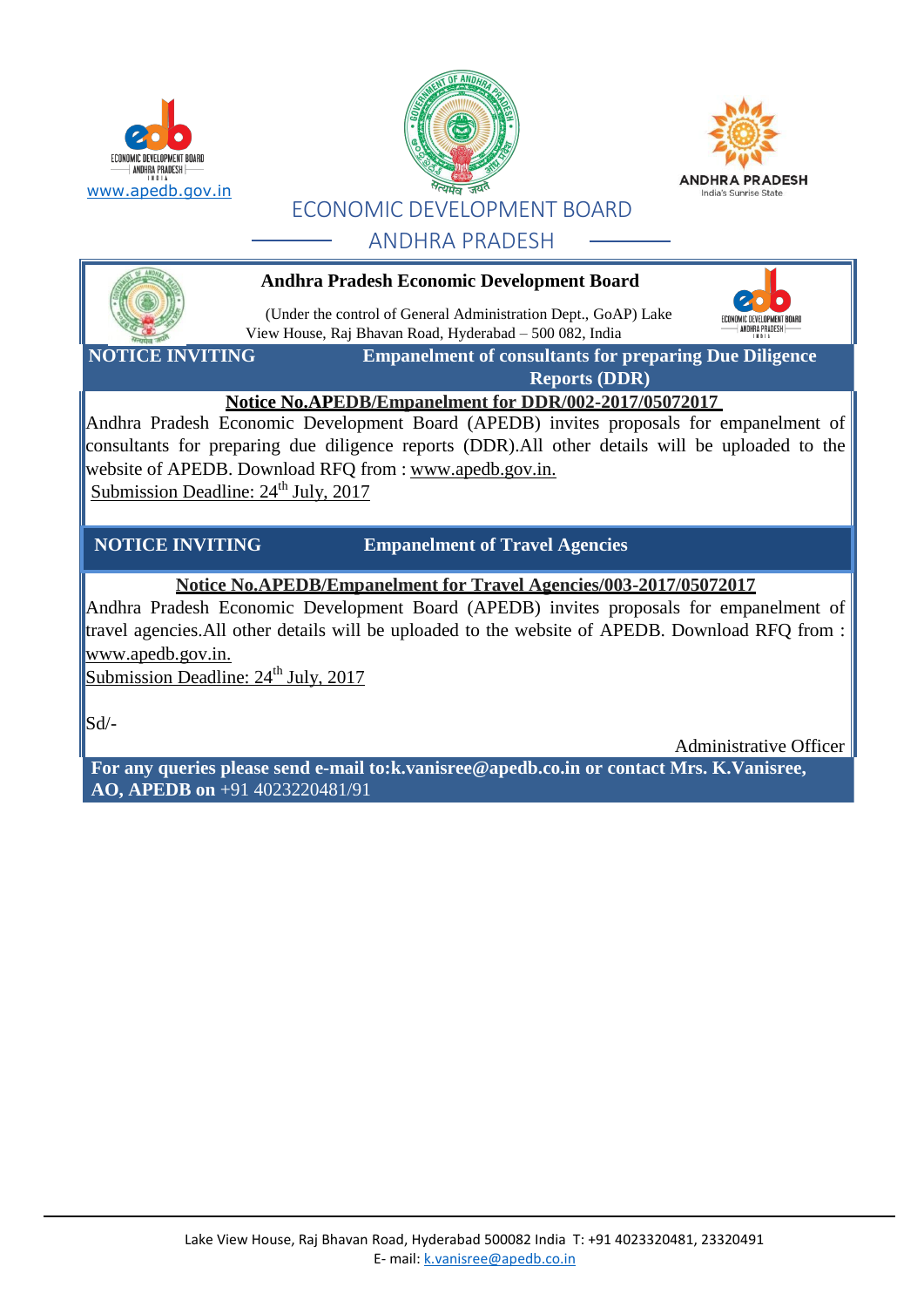





#### **ANDHRA PRADESH ECONOMIC DEVELOPMENT BOARD (APEDB) LAKE VIEW HOUSE, RAJ BHAVAN ROAD, HYDERABAD – 500082, India, Tel: +91-40-2332 0481/91 Fax: +91-40-2332 0491 Email[:www.apedb.gov.in](http://www.apedb.gov.in/)**

### **Empanelment of travel agencies for providing travel and hospitality services within India and Abroad**

# **Notice No.APEDB/Empanelment for Travel Agencies/003-2017/05072017**

### **REQUEST FOR QUALIFICATION DOCUMENT**

Proposals in the prescribed format are invited from suitable Applicant(s) for empanelment of travel agencies for providing travel and hospitality services within India and Abroad.

| 1.               | Name of Authority                                                  | Andhra Pradesh Economic Development<br>Board                                                                                                                                                                                                                                                                                                                         |  |
|------------------|--------------------------------------------------------------------|----------------------------------------------------------------------------------------------------------------------------------------------------------------------------------------------------------------------------------------------------------------------------------------------------------------------------------------------------------------------|--|
| 2.               | Name of the Consultancy<br>assignment                              | Empanelment of travel agencies for<br>providing travel and hospitality services<br>within India and abroad                                                                                                                                                                                                                                                           |  |
| 3.               | Last date & time for submission<br>of Proposal (Proposal Due Date) | 1600 Hrs IST 24 <sup>th</sup> July 2017                                                                                                                                                                                                                                                                                                                              |  |
| $\overline{4}$ . | Date $&$ time for opening<br>Proposal                              | To be decided                                                                                                                                                                                                                                                                                                                                                        |  |
| 5.               | Method of Empanelment                                              | The empanelment shall be on the following<br>basis:<br>1) The Applicants should meet the<br>minimum eligibility criteria<br>Proposals of Applicants who meet<br>2)<br>the minimum eligibility criteria<br>shall be evaluated<br>Using the score obtained in<br>3)<br><b>Evaluation Criteria in descending</b><br>order, upto 3 travel agencies shall<br>be empaneled |  |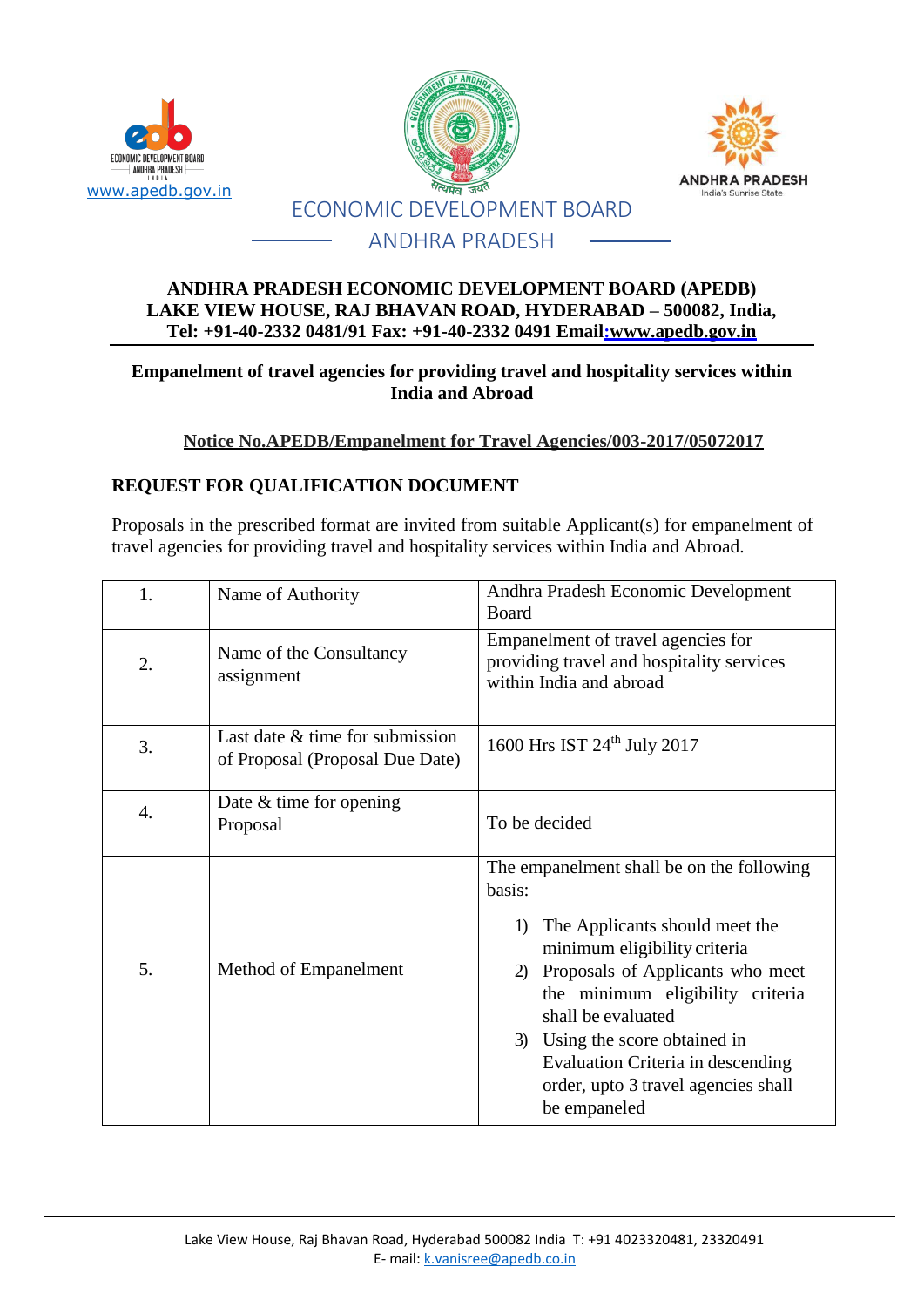





#### 6. Validity of the Proposal The RFQ Proposal shall indicate that it shall remain valid for a period of minimum 1 (one) year from the last date of submission of the RFQ with a provision for extension without change in terms and conditions.

#### **Acknowledgement:**

This document shall be returned duly signing each page by the authorized person accepting the terms and conditions. It is expressly understood that the party has subscribed to this document with an express understanding that they will use this document only for the sole purpose of participating in the Qualification process for the **Empanelment of travel agencies for providing travel and hospitality services within India and Abroad** and must not be used for any other purpose. This document must not be passed to a third party except professional advisers assisting with this Proposal submission. The document may not be reproduced or communicated, in whole or in part, and its contents may not be distributed in written or oral form without written permission from the issuing authority.

#### **Signature of the issuing Authority**

Administrative Officer Andhra Pradesh Economic Development Board Lake View House, Raj Bhavan road, Hyderabad – 500082, India. Tel: +91-40-23320481/91 Fax: +91-40-2332 0491 Web: [www.apedb.gov.in](http://www.apedb.gov.in/)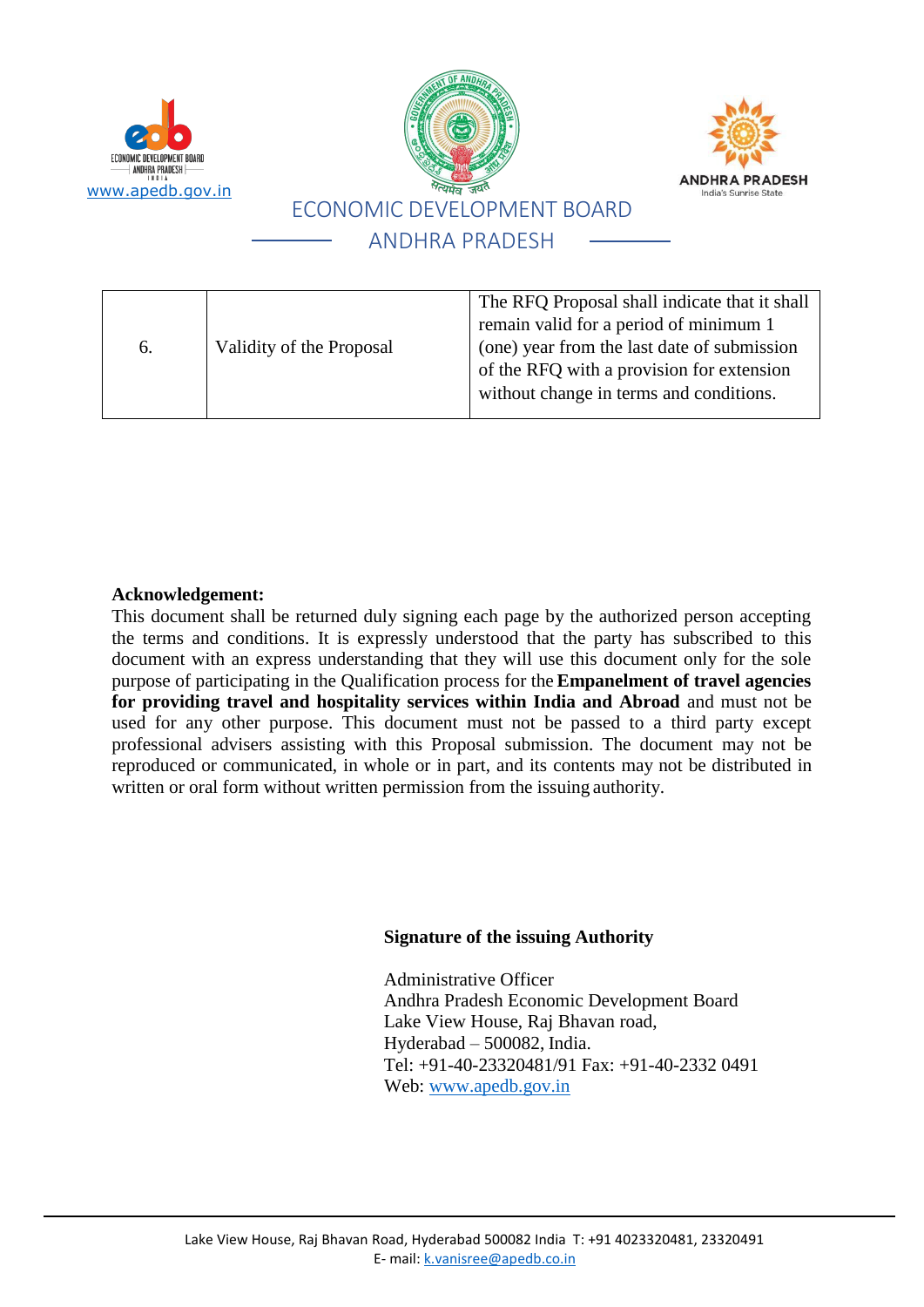

#### *Disclaimer*

The information contained in this Request for Qualification document ("**RFQ**") or subsequently provided to Applicants, whether verbally or in documentary or any other form by or on behalf of the Authority or any of its employees or advisers, is provided to Applicants on the terms and conditions set out in this RFQ and such other terms and conditions subject to which such information is provided.

This RFQ is not an agreement and is neither an offer nor invitation by the Authority to the prospective Applicants or any other person. The purpose of this RFQ is to provide interested parties with information that may be useful to them in the formulation of their Proposals pursuant to this RFQ. This RFQ includes statements, which reflect various assumptions and assessments arrived at by the Authority in relation to travel agencies. Such assumptions, assessments and statements do not purport to contain all the information that each Applicant may require. This RFQ may not be appropriate for all persons, and it is not possible for the Authority, its employees or advisers to consider the objectives, technical expertise and particular needs of each party who reads or uses this RFQ. The assumptions, assessments, statements and information contained in this RFQ, may not be complete, accurate, adequate or correct. Each Applicant should, therefore, conduct its own investigations and analysis and should check the accuracy, adequacy, correctness, reliability and completeness of the assumptions, assessments and information contained in this RFQ and obtain independent advice from appropriate sources.

Information provided in this RFQ to the Applicants is on a wide range of matters, some of which depends upon interpretation of law. The information given is not an exhaustive account of statutory requirements and should not be regarded as a complete or authoritative statement of law. The Authority accepts no responsibility for the accuracy or otherwise for any interpretation or opinion on the law expressed herein.

The Authority, its employees and advisers make no representation or warranty and shall have no liability to any person including any Applicant under any law, statute, rules or regulations or tort, principles of restitution or unjust enrichment or otherwise for any loss, damages, cost or expense which may arise from or be incurred or suffered on account of anything contained in this RFQ or otherwise, including the accuracy, adequacy, correctness, reliability or completeness of the RFQ and any assessment, assumption, statement or information contained therein or deemed to form part of this RFQ or arising in any way in this Selection Process.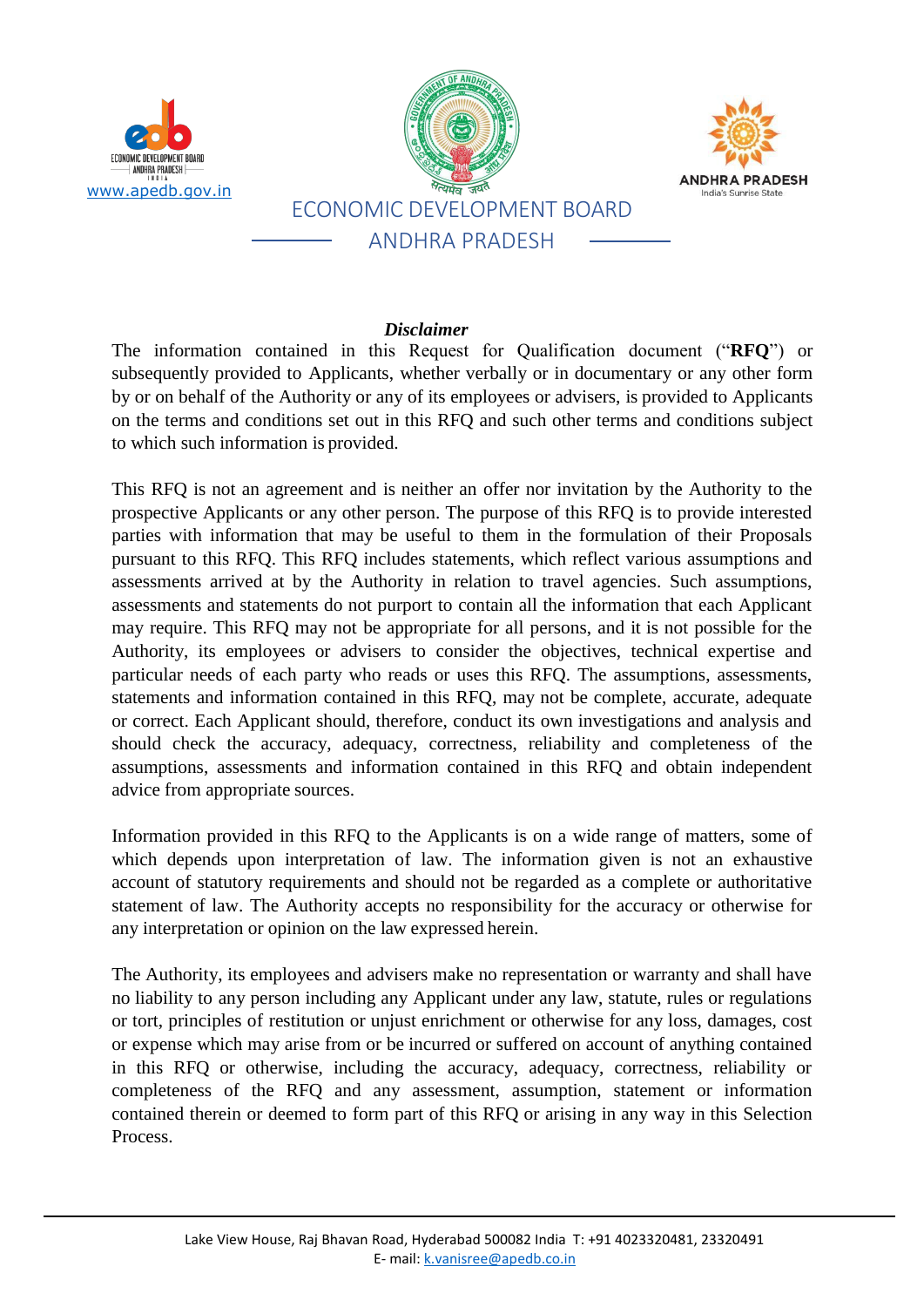

The Authority also accepts no liability of any nature whether resulting from negligence or otherwise, howsoever caused, arising from reliance of any Applicant upon the statements contained in this RFQ.

The Authority may in its absolute discretion, but without being under any obligation to do so, update, amend or supplement the information, assessment or assumption contained in this RFQ.

The issue of this RFQ does not imply that the Authority is bound to select an Applicant or to appoint the Selected Applicant, as the case may be, for the Consultancy and the Authority reserves the right to reject all or any of the Proposals without assigning any reasons whatsoever.

The Applicant shall bear all its costs associated with or relating to the preparation and submission of its Proposal including but not limited to preparation, copying, postage, delivery fees, expenses associated with any demonstrations or presentations which may be required by the Authority or any other costs incurred in connection with or relating to its Proposal. All such costs and expenses will remain with the Applicant and the Authority shall not be liable in any manner whatsoever for the same or for any other costs or other expenses incurred by an Applicant in preparation or submission of the Proposal, regardless of the conduct or outcome of the Selection Process.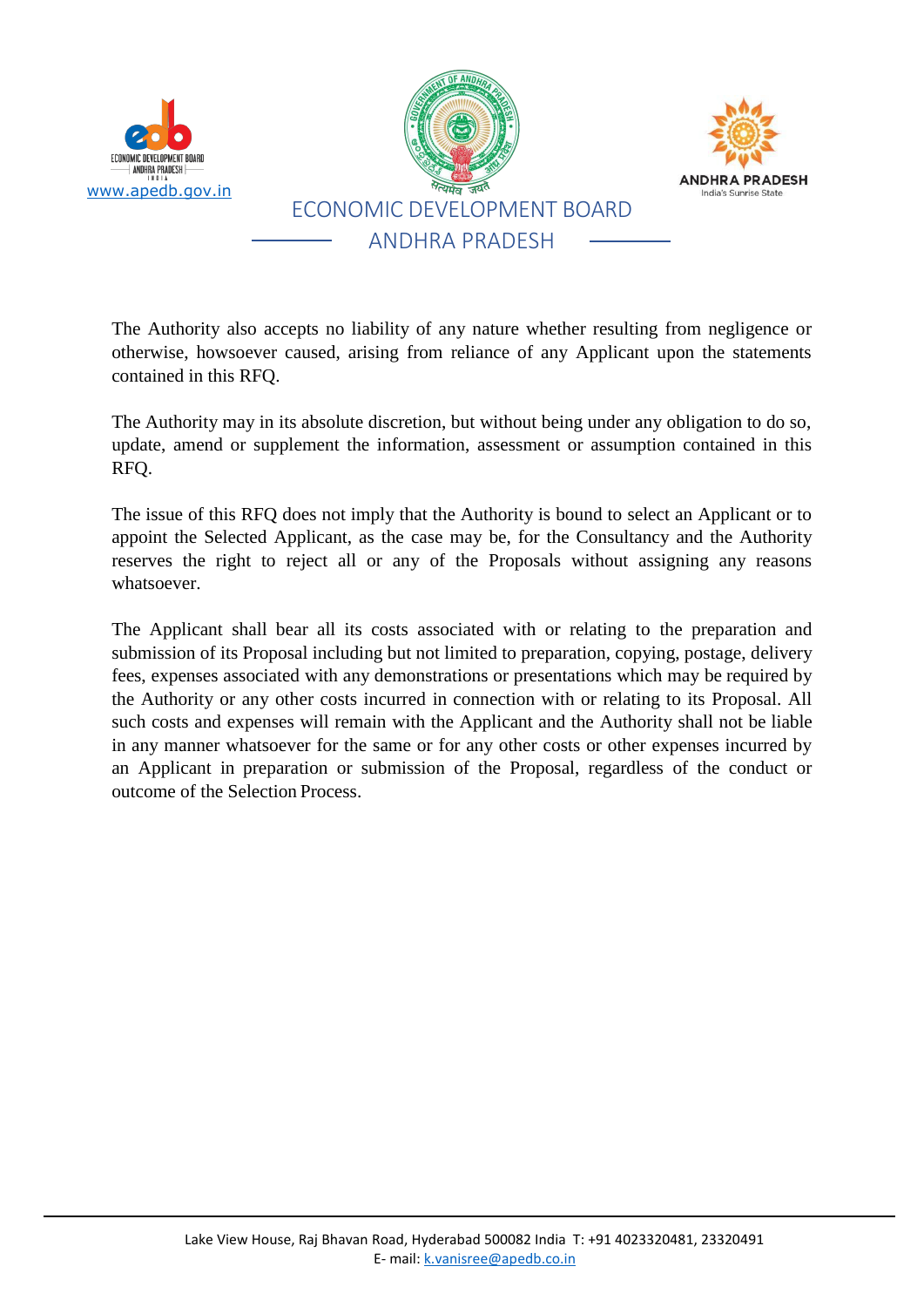





# 1. INTRODUCTION

#### Background

Government of Andhra Pradesh is engaged in the development of various projects across sectors to make Andhra Pradesh the most developed state in India and the best global investment destination. In this regard, Andhra Pradesh Economic Development Board (APEDB) (the "Authority") was established by the Government of Andhra Pradesh to act as single point of contact for investors and facilitate investments into the state of Andhra Pradesh.

To meet the growing demand for arrangements of Travel Programs, Hotel Accommodation, Air Ticketing, Rail Ticketing and Surface Transportation, APEDB intends to empanel reputed and experienced Travel Agencies to manage travelling of its associates, members and foreign delegates within India and overseas, while containing the travel expenses where ever possible.

The purpose behind this Request for Qualification (RFQ) is to seek a detailed technical and commercial proposal from the Travel Agencies to manage travel and hospitality of its employees, associates, Investors and foreign delegates within India as well as overseas.

#### Release of RFQDocument

The RFQ document will be made available in the website of APEDB from the date of publication of RFQ notification in the News Paper.

#### Validity of the Proposal

The RFQ Proposal shall indicate that it shall remain valid for a period of minimum 1 (one) year from the last date of submission of the RFQ with a provision for extension without change in terms and conditions.

Empanelment is also liable for cancellation if at any stage it is found that the documents/information submitted in the Proposal is false.

The Authority shall have the right to terminate the empanelment by giving a written notice to the travel agency without any compensation if the empanelled travel agency becomes bankrupt or otherwise insolvent or in case of dissolution of the firm or winding up of the company, provided that such termination will not prejudice or effect any right of action or remedy, which has accrued thereafter to theAuthority.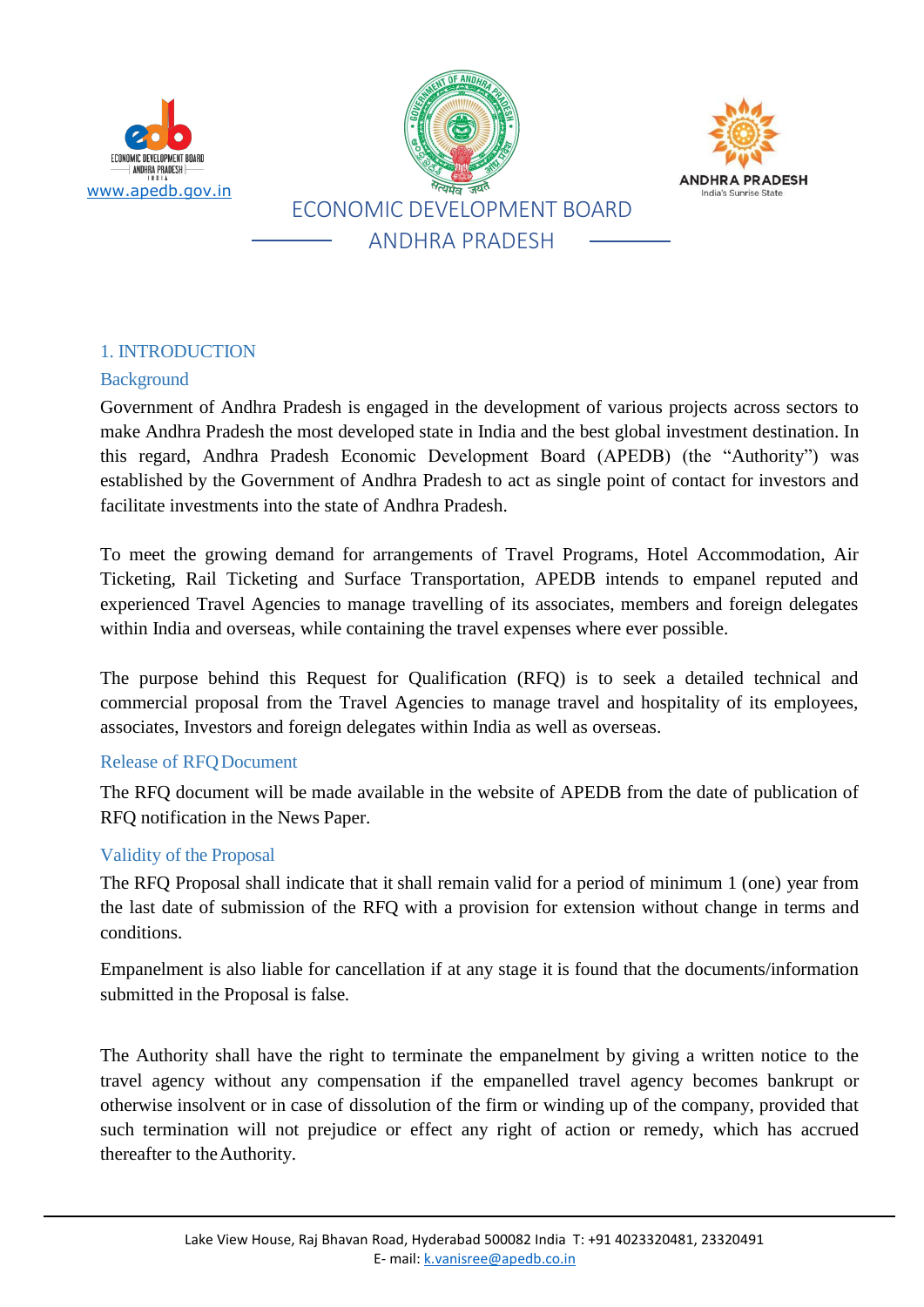

### Brief description of the Selection Process

The Authority intends to select the travel agency(ies) through an open competitive bidding process in accordance with the procedure set out herein. This RFQ document will be used to select a panel of up to 3 travel agencies, using the score obtained in Evaluation Criteria in descending order, who will be empaneled as travel agencies as per the scope defined.

If the number of qualified respondents is less than 3 (three),the Authority reserves the right to reduce the minimum eligibility criteria and/or evaluation criteria for technical proposal.

#### Schedule of Selection Process

The Authority would endeavor to adhere to the following schedule:

| <b>Event Description</b>                          | <b>Date</b>          |  |
|---------------------------------------------------|----------------------|--|
| Last date for receiving<br>queries/clarifications | $17th$ July 2017     |  |
| <b>Proposal Due Date</b>                          | $24th$ July 2017     |  |
| <b>Opening of Proposals</b>                       | To be decided        |  |
| Validity of Proposals                             | 1 year from Proposal |  |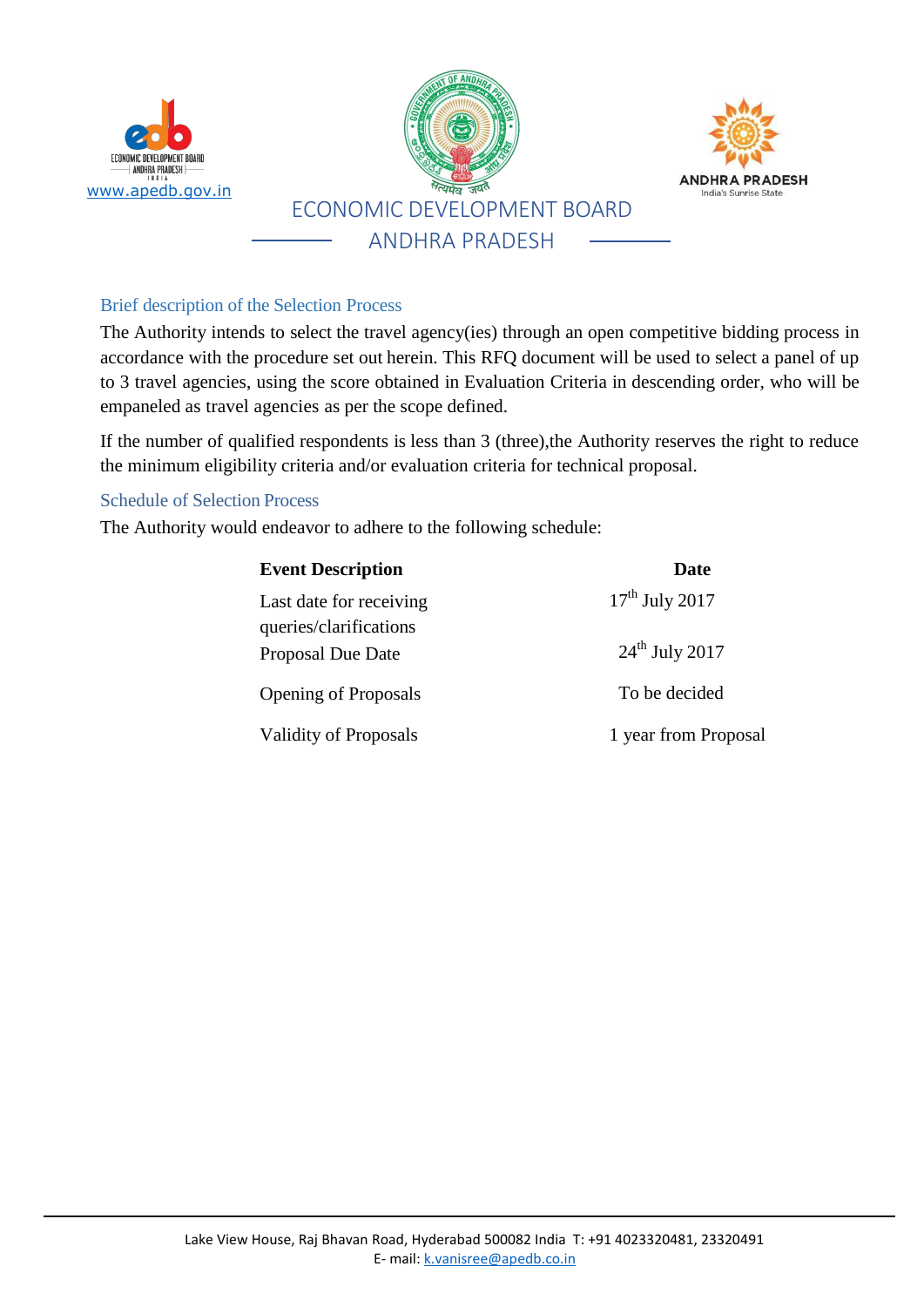

#### 2) Communications

Submission of Proposal in hard copies in response to this RFQ through registered post/speed post/ courier or hand delivered, should be addressed to:

Administrative Officer, Andhra Pradesh Economic Development Board, Lake View House, Raj Bhavan, Somajiguda Hyderabad - 500 082, Telangana, India. Phone: 040-2332 0481/91 Fax: 040-2332 0491 Email: [k.vanisree@apedb.co.in](mailto:k.vanisree@apedb.co.in)

The Applicants are welcome to make any query related to RFQ prior to submission of Proposal on email at [k.vanisree@apedb.co.in](mailto:k.vanisree@apedb.co.in) within the date specified.

The Applicants are advised in their own interest to ensure that completed Proposals reaches the office of APEDB at the address mentioned well before the dates stipulated in the document. Proposals submitted through Speed post/ Registered Post / Courier / Hand delivered shall be accepted. Proposals submitted through Telex / Telegraphic / Fax / email will not be considered and summarily rejected.

Proposals received after the date and time stipulated in this RFQ shall not be considered and shall be summarily rejected. **Any proposal received after the closing time for submission of proposals shall be returned unopened**. The Authority shall not be responsible for delayed receipt of Proposals.

The Official Website of the Authority is: [http://www.apedb.gov.in](http://www.apedb.gov.in/) All details including this RFQ document, any Proposal Due Date extensions, clarifications, amendments, addenda, corrigenda, etc., in respect of this notification will be uploaded only to the website of APEDB and will not be published in Newspapers.

All communications, including the envelopes, should contain the following information, to be marked at the top in bold letters: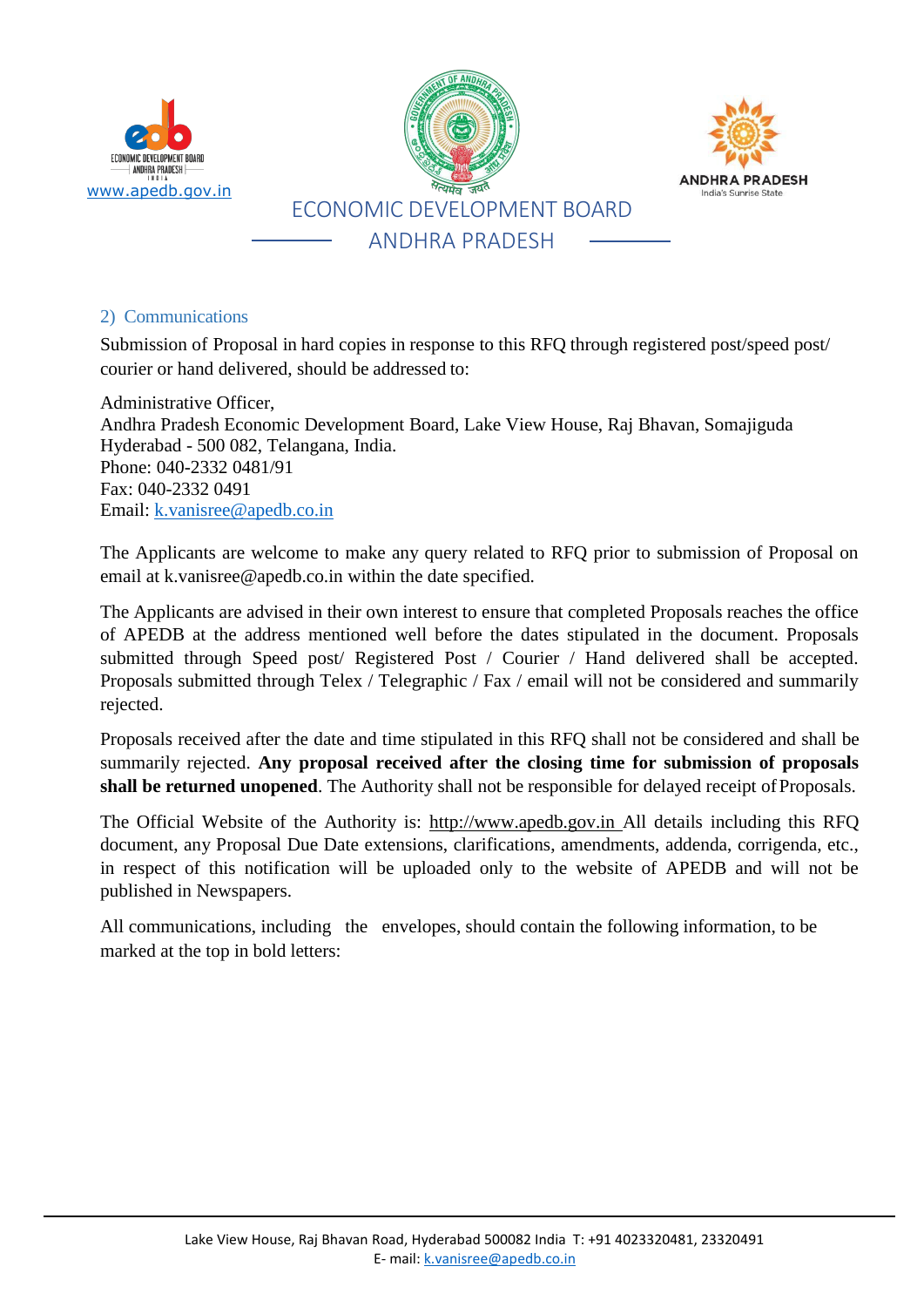





# **Notice No.APEDB/Empanelment for Travel Agencies/003-2017/05072017**

# **EMPANELMENT OF TRAVEL AGENCIES FOR PROVIDING TRAVEL AND HOSPITALITY SERVICES WITHIN INDIA AND ABROAD**

### 3) INSTRUCTIONS TO APPLICANTS

#### Scope of Proposal

The scope of work/service expected from the selected Travel Agency is to provide the following services to APEDB.

24 x 7 contact point through telephone and e-mail.

 The agency needs to provide a Manager who will be responsible as the Point of Contact (POC) for APEDB. The Manager should have experience in managing travel services, and have adequate authority to make decisions for the timely resolution of problems

- A dedicated representative to take care of the bills and accounts with the booking
- Support Services for arranging ushers & protocol officers for facilitating movement of VIPs/dignitaries to and from Airport

 Contingency Insurance to look after the unseen circumstances that may arise during travel program. Example – Cost incurred in case of hospitalization due to an accident etc.

Provide foreign exchange cards with advances/foreign currency during international travel

#### Air Tickets and Rail Tickets

- Booking and issuing of international and domestic air tickets
- Assistance for obtaining visa and submitting passport at the embassies
- Obtain travel related insurance including overseas medical insurance
- Booking and issuing of domestic railways tickets
- Allotment of preferred seats and make a note of special meals and other services at the time of issuing the tickets
- The agency will inform the Traveler about the cancellation/rescheduling of Flight by Airlines
- The agency will inform the Traveler about the cancellation/rescheduling of Trains by Indian Railways

 The agency should charge the cancellation amount as per the actual cancellation charged by Airlines and Indian Railways

The agency will try and ensure confirmation of waitlisted tickets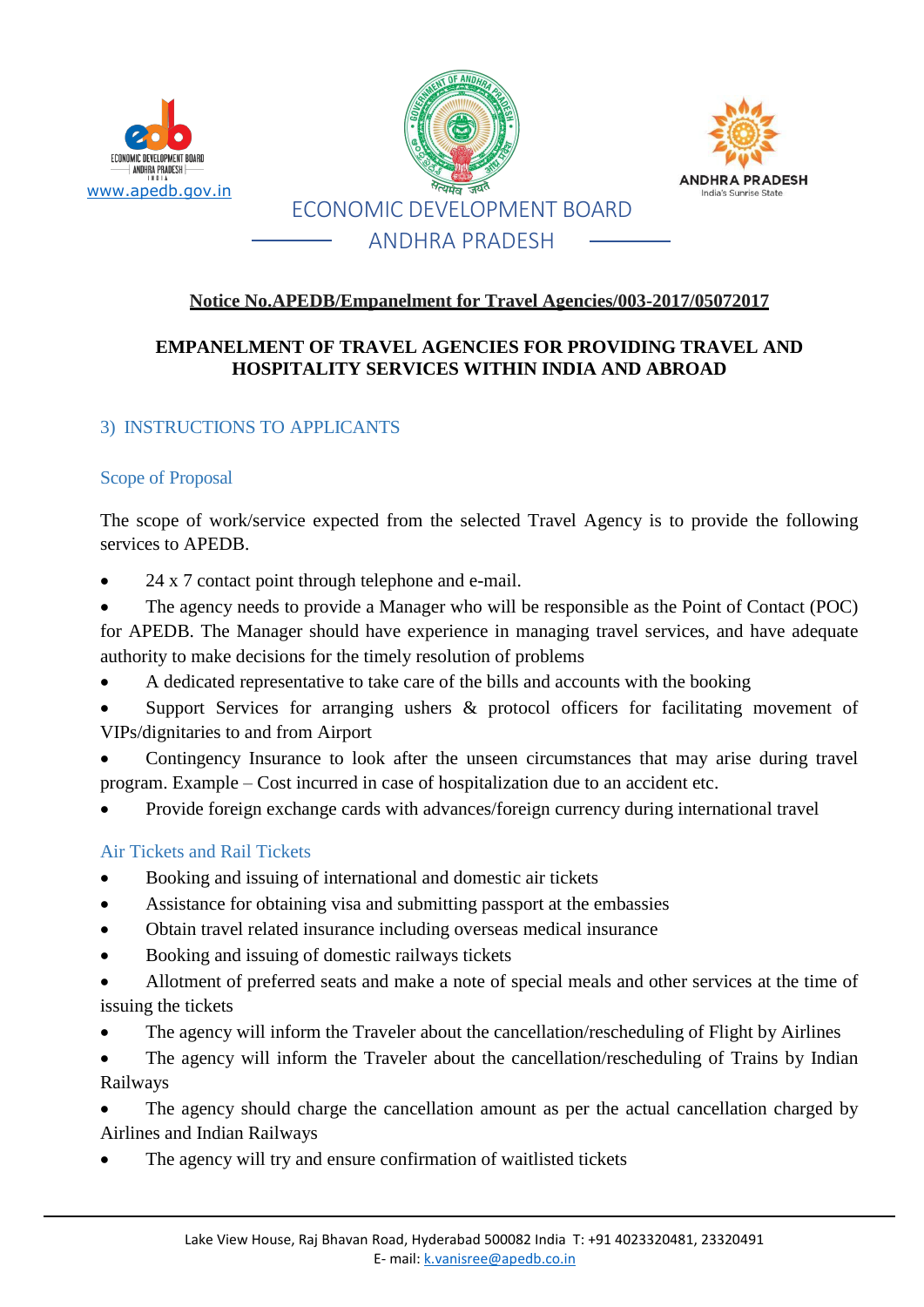





#### Hotel Accommodation

 Booking of hotel accommodation in India and Abroad prevalent in the market and should be within the entitlement of APEDB's Officers/ Delegates

 The hotel bookings would be made on ad-hoc basis. The hotel requirement may range from 5 Star, 4 Star, 3 Star and Budget hotel located in any I Tier, II Tier and III Tier cities of India and abroad

• The rates should be quoted for Single and Double Occupancy including room rental, breakfast and all applicable taxes

 The budget hotels proposed should have proper in-house arrangements to provide meals to the guest. All the rooms should be well ventilated and furnished with single bed/double bed, attached toilet with modern fittings, cupboard, geyser, complementary toiletries, mobile/laptop charging points, TV with cable channels, climate control facility, study table chair, power back-up system etc.

 The hotel proposed should have the compliance of all the relevant Laws, Acts and regulations as applicable from time to time

 The agency will inform the hotel for any cancellation and amendments made in the hotel bookings

 The agency should charge the cancellation amount/ retention charges (if any) as per the actual amount charged by hotel

 The agency will inform the hotel in case of any specific requirement advised by the traveler and APEDB

The agency will try and ensure confirmation of waitlisted room in a particular hotel

# Surface Transportation

 Booking of surface transportation in India and Abroad on most competitive rates prevalent in the market

 The transport bookings would be made on ad-hoc basis. The vehicle requirement range would vary as per requirements.

- Vehicles must qualify the below Quality Control Parameters
- $\checkmark$  First Aid Kit
- $\checkmark$  Fire Extinguisher
- $\checkmark$  Mineral Water
- $\checkmark$  Clean Exteriors & Interiors
- $\checkmark$  Window sun shades
- $\checkmark$  Spare Tyre
- $\checkmark$  Complete documentation
- Vehicle details allocated to the traveler must be shared at least 12 Hours before the travel

 Services of an additional Transport Duty Officer for handling transport movement of over 20 Vehicles in a particular day

 Chauffer should have complete route knowledge. He/She should be smartly dressed, groomed, punctual and polite in behavior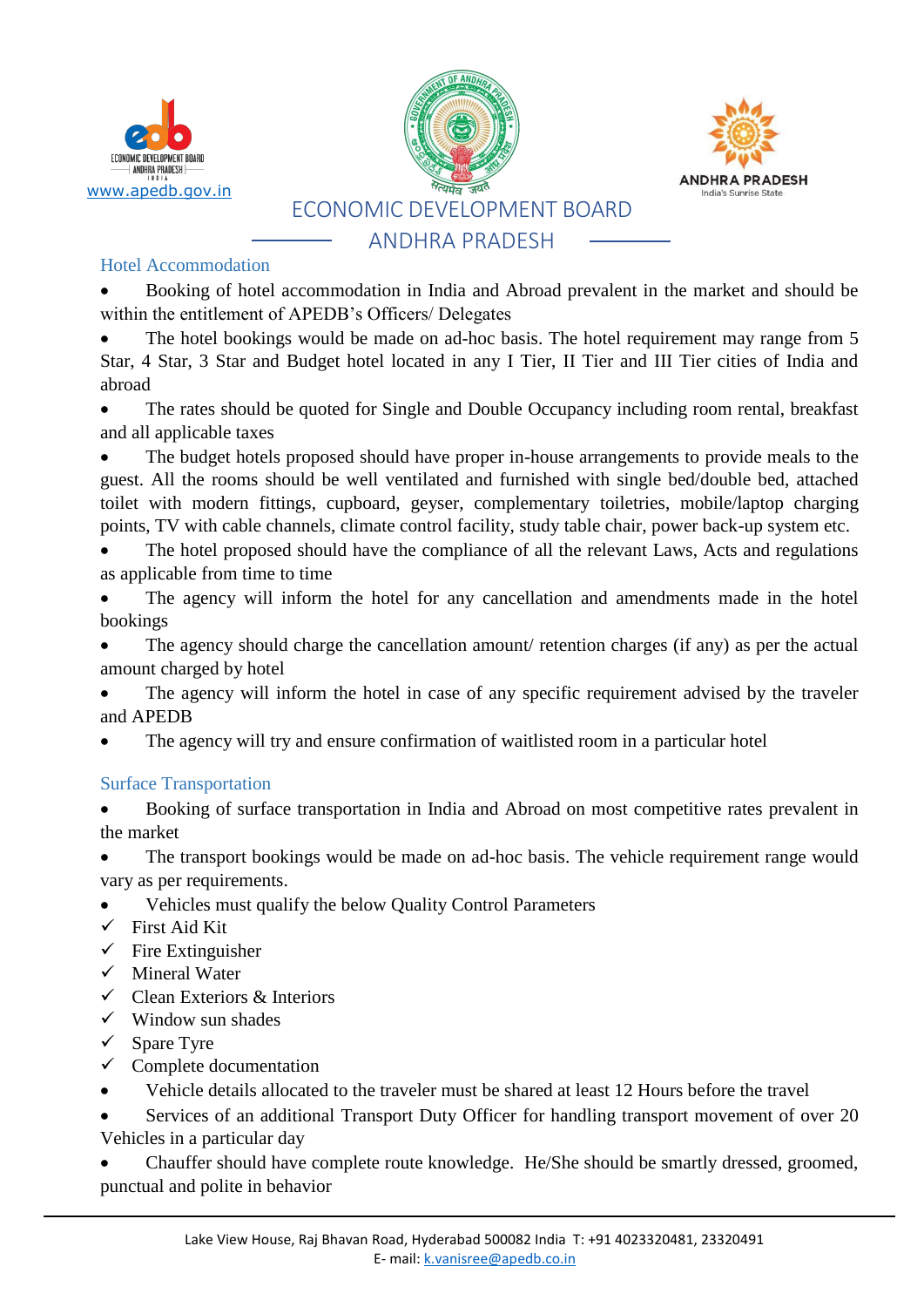

# 4) Minimum Eligibility Criteria for Empanelment

The Travel Agency has to fulfill the eligibility criteria and has to certify along with supporting documents that they fulfill all the eligibility criteria.

- Travel Agency must be approved by Ministry of Tourism, Government of India and should be a member of Indian Association of Tour Operators. (Self-certification for the same on company's letterhead is mandatory)
- Agency must have been in operation for a minimum of 5 years as on 1st April, 2017. (Selfcertification of operating for minimum 5 years on company's letterhead is mandatory)
- Annual Turnover of equal to or more than Rs. 5 crore for each of last three financial years. A certificate from Chartered Accountant validating the same should be submitted.
- Agency must have at least 2 offices in India and the ability to provide operations in Hyderabad and Vijayawada.
- Experience in providing a full array of travel services to governmental entities and/or businesses of similar size and scope of APEDB
- Agency must be able to extend a credit line for 120 days

# 5) Cost of Proposal

The Applicants shall be responsible for all of the costs associated with the preparation of their Proposals and their participation in the Selection Process including subsequent negotiation, visits to the Authority, Project site etc. The Authority will not be responsible or in any way liable for such costs, regardless of the conduct or outcome of the Selection Process.

# 6) Acknowledgement by Applicant

It shall be deemed that by submitting the Proposal, the Applicant has:

- a) made a complete and careful examination of the RFQ;
- b) received all relevant information requested from the Authority;
- c) acknowledged and accepted the risk of inadequacy, error or mistake in the information provided in the RFQ or furnished by or on behalf of theAuthority;
- d) acknowledged that it does not have a Conflict of Interest.

The Authority shall not be liable for any omission, mistake or error on the part of the Applicant in respect of any of the above or on account of any matter or thing arising out of or concerning or relating to RFQ or the Selection Process, including any error or mistake therein or in any information or data given by the Authority.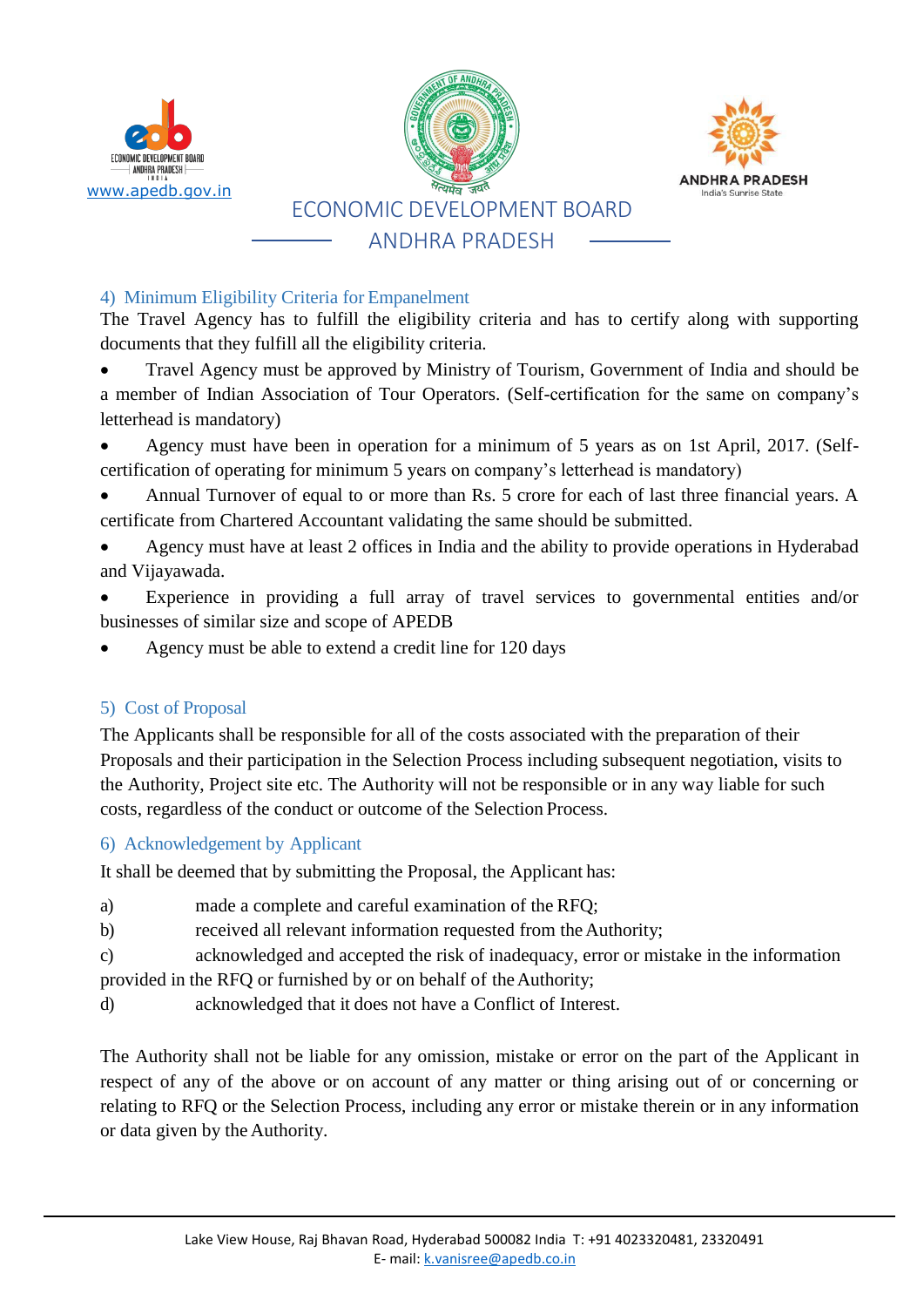

# 7) Right to reject any or all Proposals

Notwithstanding anything contained in this RFQ, the Authority reserves the right to accept or reject any Proposal and to annul the Selection Process and reject all Proposals, at any time without any liability or any obligation for such acceptance, rejection or annulment, and without assigning any reasons thereof.

The authority reserves the right to reject any Proposal if:

- at any time, a material misrepresentation is made or discovered, or
- the Applicant does not provide, within the time specified by the Authority, the

supplemental information sought by the Authority for evaluation of the Proposal.

Misrepresentation/ improper response by the Applicant may lead to the disqualification of the Applicant.

Receipt of Proposal beyond the Proposal Due Date shall result indisqualification.

Additionally, the Proposals may lead to disqualification under, inter-alia, any of the following circumstances:

 Prior suspension by Government of Andhra Pradesh, whether in a capacity as a travel agency firm or individual travel agent

 A record of unsatisfactory past performance, particularly non-compliance with contract terms, plans and specifications or abandonment of work and similar deficiencies

# 8) Amendment of RFQ

At any time prior to the deadline for submission of Proposal, the Authority may, for any reason, whether at its own initiative or in response to clarifications requested by an Applicant, modify the RFQ document by the issuance of Addendum/ Amendment.

 The amendments will be posted on the Official Website along with the revised RFQ containing the amendments and will be binding on all Applicants.

 In order to afford the Applicants a reasonable time for taking an amendment into account, or for any other reason, the Authority may, in its sole discretion, extend the Proposal Due Date.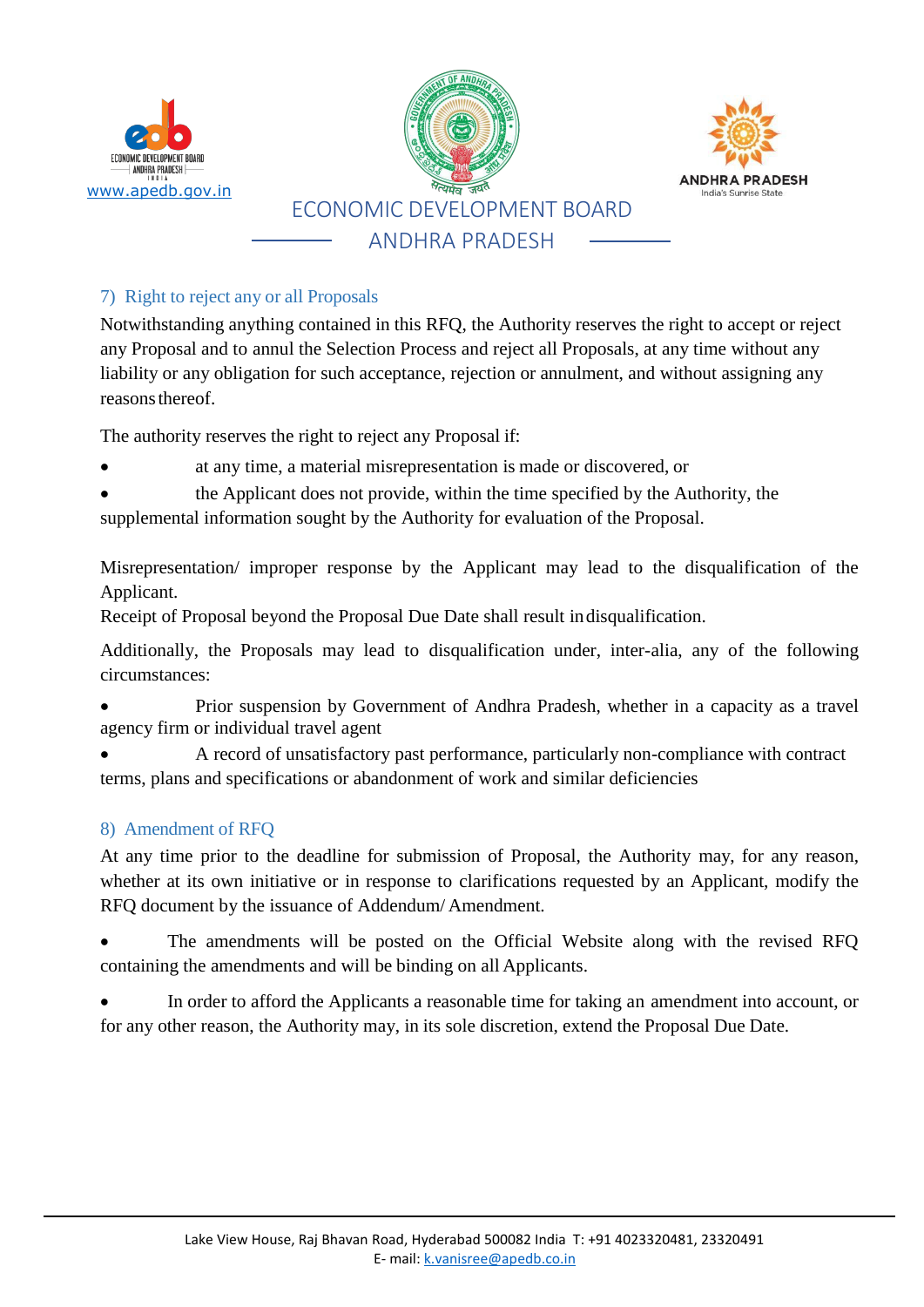

9) Preparation and Submission of Proposal

#### **Language**

The Proposal with all accompanying documents (the "**Documents**") and all communications in relation to or concerning the Selection Process shall be in English and strictly on the forms provided in this RFQ. No supporting document or printed literature shall be submitted with the Proposal unless specifically asked for and in case any of these Documents is in another language, it must be accompanied by an accurate translation of the relevant passages in English, in which case, for all purposes of interpretation of the proposal, the translation in English shallprevail.

### **Bidding Process**

The bids shall be submitted in two separate sealed envelopes, one containing Technical Bid and other Commercial Bid, both to be submitted together in one envelope. All details with the relevant information / documents / acceptance of all terms and conditions strictly as described in this RFQ will have to be submitted.

In the first stage, only TECHNICAL BID will be opened and evaluated. Bidders satisfying eligibility criteria and agree to comply with all terms and conditions specified in this document will be evaluated for technical specifications.

| Parameter                                                      | points         |
|----------------------------------------------------------------|----------------|
| The Travel Agency should have knowledge and functional         |                |
| expertise                                                      |                |
| managing travel services for Govt. Departments, Multi National |                |
| Organizations or Similar                                       | $\mathfrak{Z}$ |
| Institutions                                                   | 5              |
| More than 5                                                    |                |
| 35 Points<br>implementations                                   |                |
| $2 - 5$                                                        |                |
| 25 Points<br>Implementations                                   |                |
| Operations in                                                  |                |
|                                                                | $\overline{2}$ |
| Hyderabad                                                      |                |
|                                                                | 1              |
| Vijayawada                                                     | 5              |
|                                                                |                |
|                                                                | 3              |
| Total Experience and Annual Turnover (last 3 years)            |                |
|                                                                |                |
|                                                                |                |
| TOTAL                                                          |                |

Those bids that have complied to Technical bids shall be qualified for commercial bid opening and further RFQ process.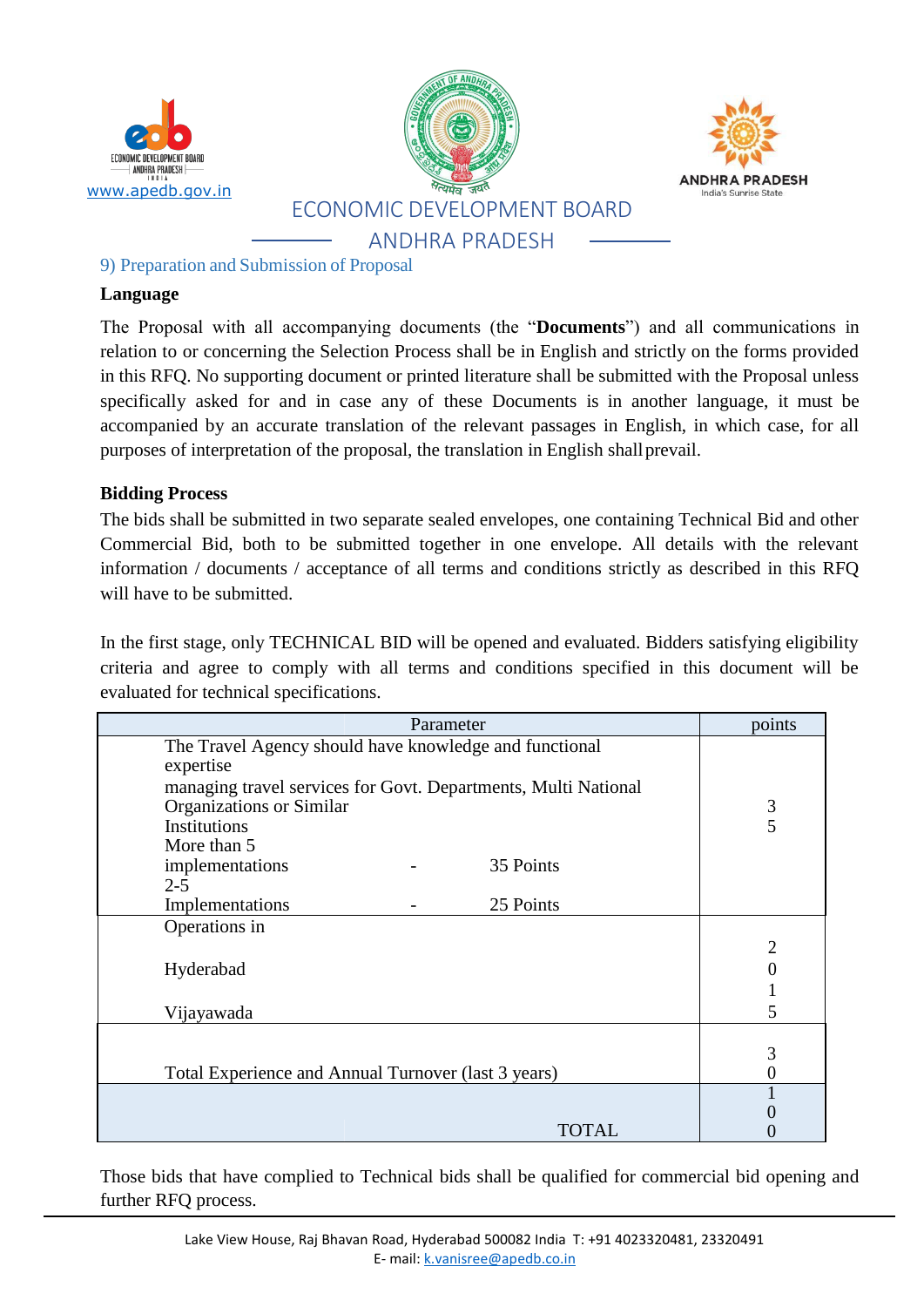

# **Technical Bid**

The Technical Bid shall contain the following documents.

- Covering Letter Expression of Interest
- Travel Agency's General Information
- Letter of Authority
- Documents related to Eligibility Criteria
- Corporate Brochure/ Profile

| Activity                         | Timeline               |
|----------------------------------|------------------------|
| Last date for submitting queries | $17th$ July,<br>2017   |
|                                  |                        |
|                                  | $24^{\text{th}}$ July, |
| Last date of submission of Bid   | 2017                   |
|                                  |                        |
|                                  | To be                  |
| Date of opening Bids             | decided                |
|                                  |                        |

#### **Submission of Proposal**

The Applicants shall submit the Proposal in spiral bound or hard bound form with all pages numbered serially and by giving an index of submissions. Each page of the submission shall be initialled by the Authorized Representative of the Applicant as per the terms of the RFQ.

The Proposal will be sealed in an envelope which will bear the address of the Authority, RFQ Notice number, Name of the Travel Agency and the name and address of the Applicant. It shall bear on top, thefollowing:

#### **"Do not open, except in presence of the Authorized Person of the Authority"**

If the envelope is not sealed and marked as instructed above, the Authority assumes no responsibility for the misplacement or premature opening of the contents of the Proposal submitted and consequent losses, if any, suffered by the Applicant.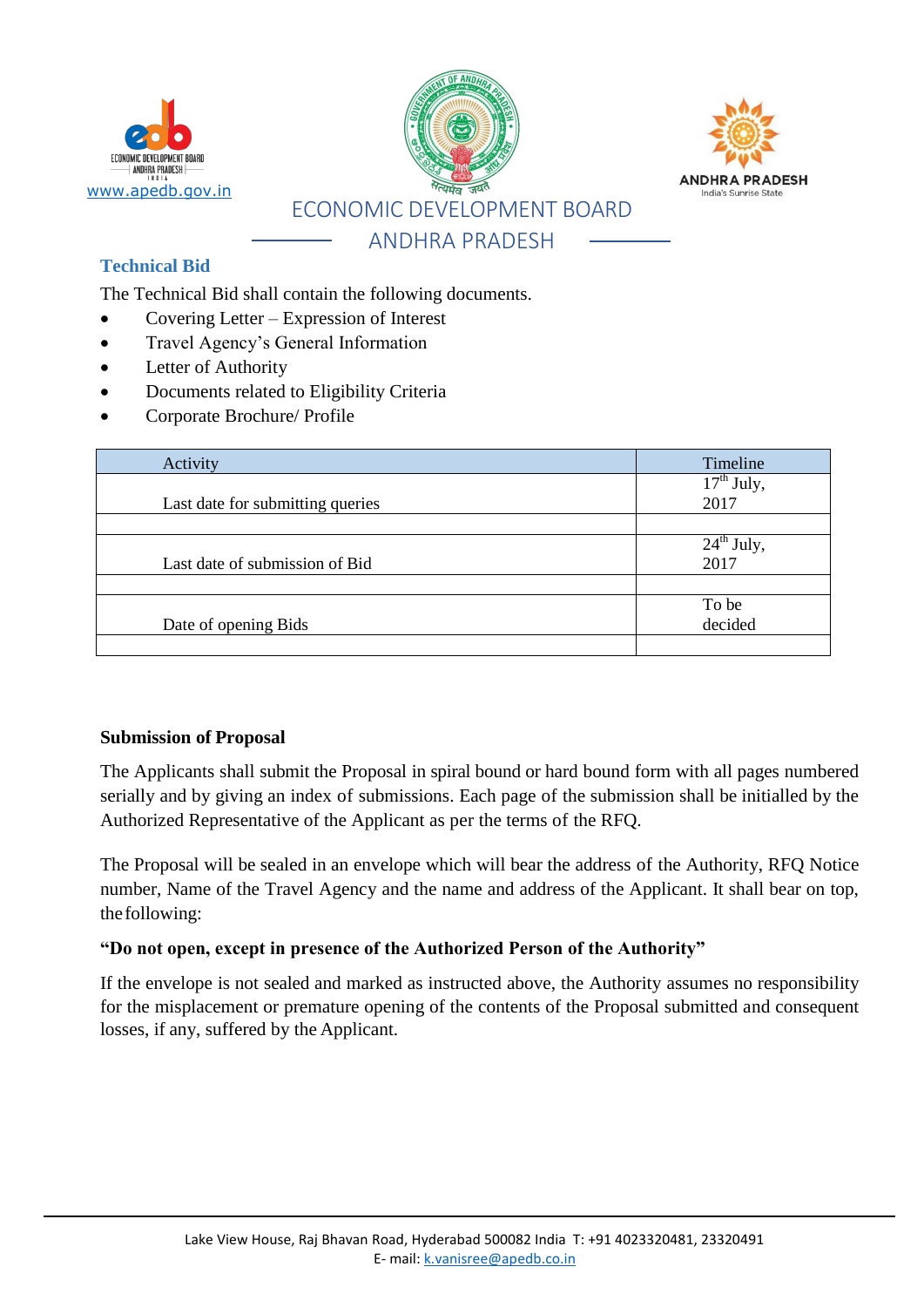

The Proposal shall be typed or written in indelible ink and signed by the Authorised Representative of the Applicant. All pages of the original Proposal must be numbered and initialled by the person or persons signing theProposal.

The completed Proposal must be delivered on or before the specified time on Proposal Due Date. Proposals submitted by fax, telex, telegram, e-mail or any other format except as specified in this section shall not be entertained.

The Proposal shall be made in the Forms specified in this RFQ. Any attachment to such Forms must be provided on separate sheets of paper and only information that is directly relevant should be provided. This may include photocopies of the relevant pages of printed documents. No separate documents like printed annual statements, company brochures, copy of contracts etc. will be entertained.

The above sealed envelope shall be submitted with the followinginscription:

# "**REQUEST FOR QUALIFICATION**" **EMPANELMENT OF TRAVEL AGENCIES FOR PROVIDING TRAVEL AND HOSPITALITY SERVICES WITHIN INDIA AND ABROAD**

#### **Proposal Due Date**

The completed Proposals should reach the under mentioned address before 1600 hours IST on 24/07/2017

Andhra Pradesh Economic Development Board, Lake View Guest House, Raj Bhavan Road, Somajiguda Hyderabad, India 500082 Tel: +91 40 23320481/ +91 40 23320491 Email: [k.vanisree@apedb.co.in](mailto:k.vanisree@apedb.co.in)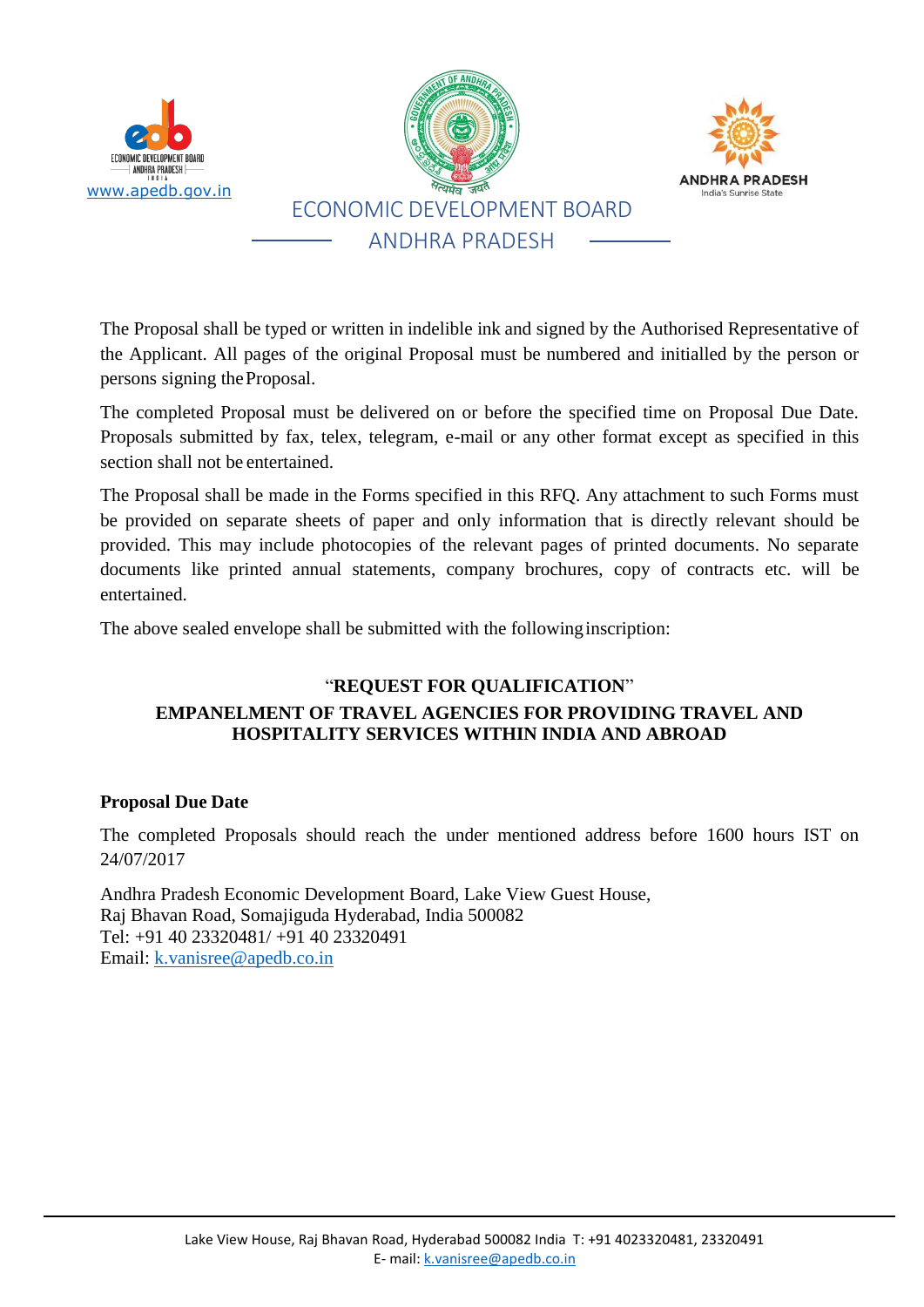

In case, the Proposal Due Date is an unscheduled holiday, the Proposal has to be submitted latest by the next working day. The time and venue of submission will remain unchanged. A receipt thereof should be obtained from the person specified therein.

The Authority may, in its sole discretion, extend the Proposal Due Date by issuing an applicable uniformly for all Applicants.

### **Late Proposals**

Proposals received by the Authority after the specified time on Proposal Due Date shall not be eligible for consideration and shall be summarily rejected. The Authority will not be responsible for any delay in receipt of Proposals.

### **Modification/ substitution/ withdrawal of Proposals**

The Applicant may modify, substitute, or withdraw its Proposal after submission, provided that written notice of the modification, substitution, or withdrawal is received by the Authority prior to Proposal Due Date. No Proposal shall be modified, substituted, or withdrawn by the Applicant on or after 1600 hours IST of Proposal Due Date.

The modification, substitution, or withdrawal notice shall be prepared, sealed, marked, and delivered with the envelopes being additionally marked "MODIFICATION", "SUBSTITUTION" or "WITHDRAWAL", as appropriate.

Any alteration / modification in the Proposal or additional information or material supplied subsequent to the Proposal Due Date, unless the same has been expressly sought for by the Authority, shall be disregarded.

#### **Opening of Proposals**

The Proposals will be opened at the following address:

Andhra Pradesh Economic Development Board, Lake View Guest House, Raj Bhavan Road, Somajiguda Hyderabad, India 500082 Tel: +91 40 23320481/ +91 40 23320491